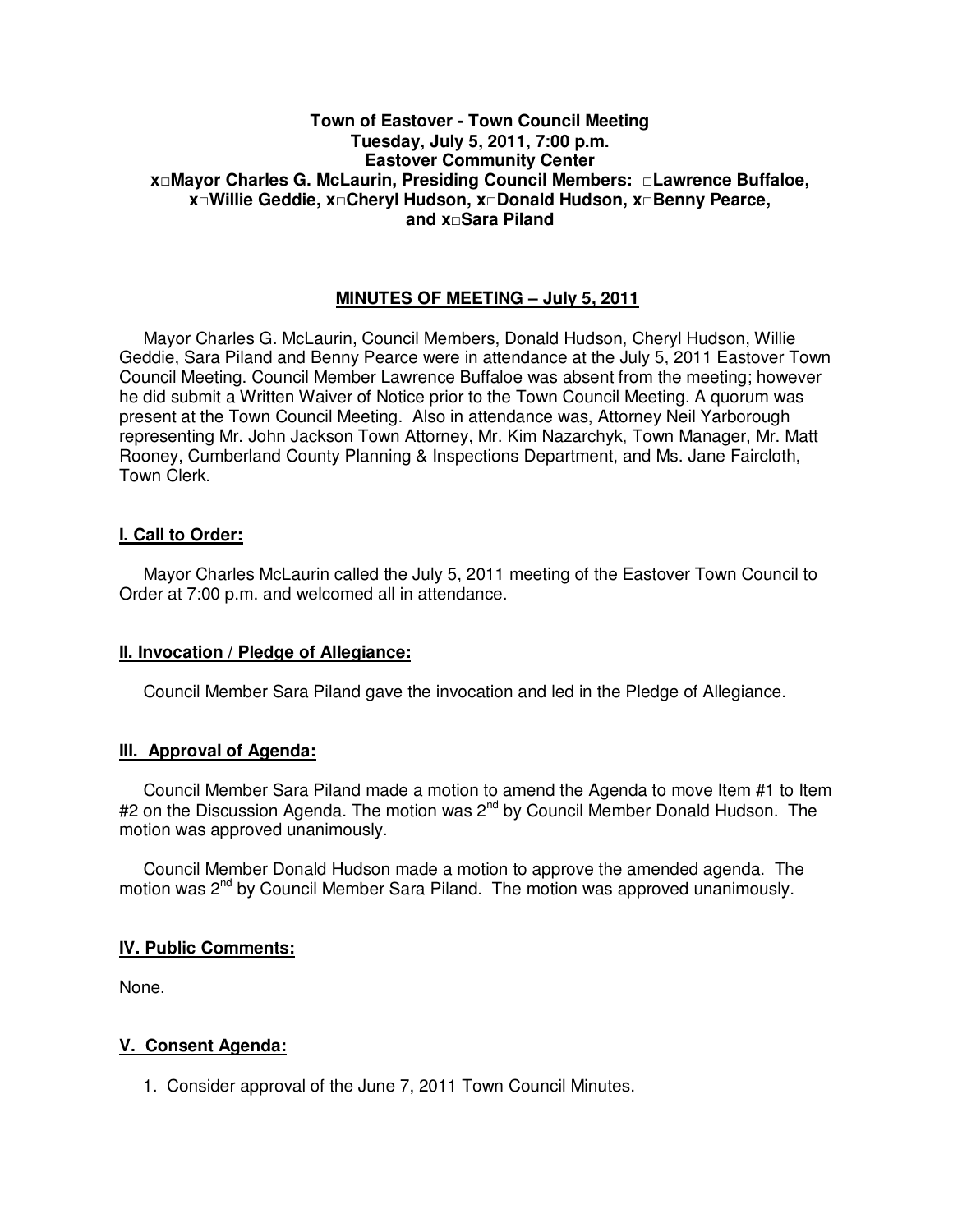- 2. Consider approval of the June 7, 2011 **CLOSED SESSION** Minutes.
- 3. Consider approval of the June 21, 2011 Minutes.
- 4. Consider approval of the May 31, 2011 Financial Report

Council Member Sara Piland made a motion to approve the Consent Agenda as stated. The motion was 2<sup>nd</sup> by Council Member Cheryl Hudson. The motion was approved unanimously.

#### **VI. Discussion Agenda:**

#### **Agenda Item #1:**

# **CASE NO. 11-057: Consideration of the Leandrews McKoy Property, Request for a Subdivision Review, County Subdivision Ordinance; Zoning: A1; Total Acreage: 8.83 +/-; Location: On Both Sides of SR 1876 (Boykin Road), West of SR 1826 (James Dail Road). (Eastover)**

 Mr. Matt Rooney from the Cumberland County Planning & Inspections Department briefed the Town Council on Case No. 11-057. Mr. Rooney stated that the developer is requesting approval of a two lot subdivision on the property. The property has 435.88 of road frontage along SR 1876 (Boykin Road). This property is located within the Eastover Sanitary District's Phase II area; the water system is currently under testing and should be available within 30 to 60 days. The proposed lots will be served by septic systems. Mr. Rooney stated that there are two different tracts, front and back section. Mr. Rooney stated that if the final plat approval is submitted within 30 days a fire hydrant will not have to be installed. The Council does not need to waive the fire hydrant requirement, just approve, as the property owners have 30 days to record the final plat.

 Mr. Bob Bennett, County Engineer stated that this property is an estate settlement of two relatives. He stated that clients do not have the funds to put in hydrants as the line needs to be upgraded to 6" pipe condition standard. They will have the final plat recorded within the 30 day time frame.

 Council Member Benny Pearce made a motion to approve Case No. 11-057. The motion was 2<sup>nd</sup> by Council Member Donald Hudson. The motion was approved unanimously.

#### **Agenda Item #2:**

#### **Briefing by Mr. Morgan Johnson, Chairman Eastover Sanitary District.**

 Mr. Johnson stated that construction has started on Phase II and should be completed in September. He said they will start a search for employees. Mr. Johnson stated that he has talked with the City Manager of Dunn and the Contract will be in place in July. He stated that Dunn will borrow the funds to pay for the line. ESD will pay Dunn back over a 20 year period; therefore ESD is paying for the water line. The cost to customer will be to a minimum. Mr. Johnson stated PWC is requiring the FIF (Facility Installation Fee) in the amount of \$540.00,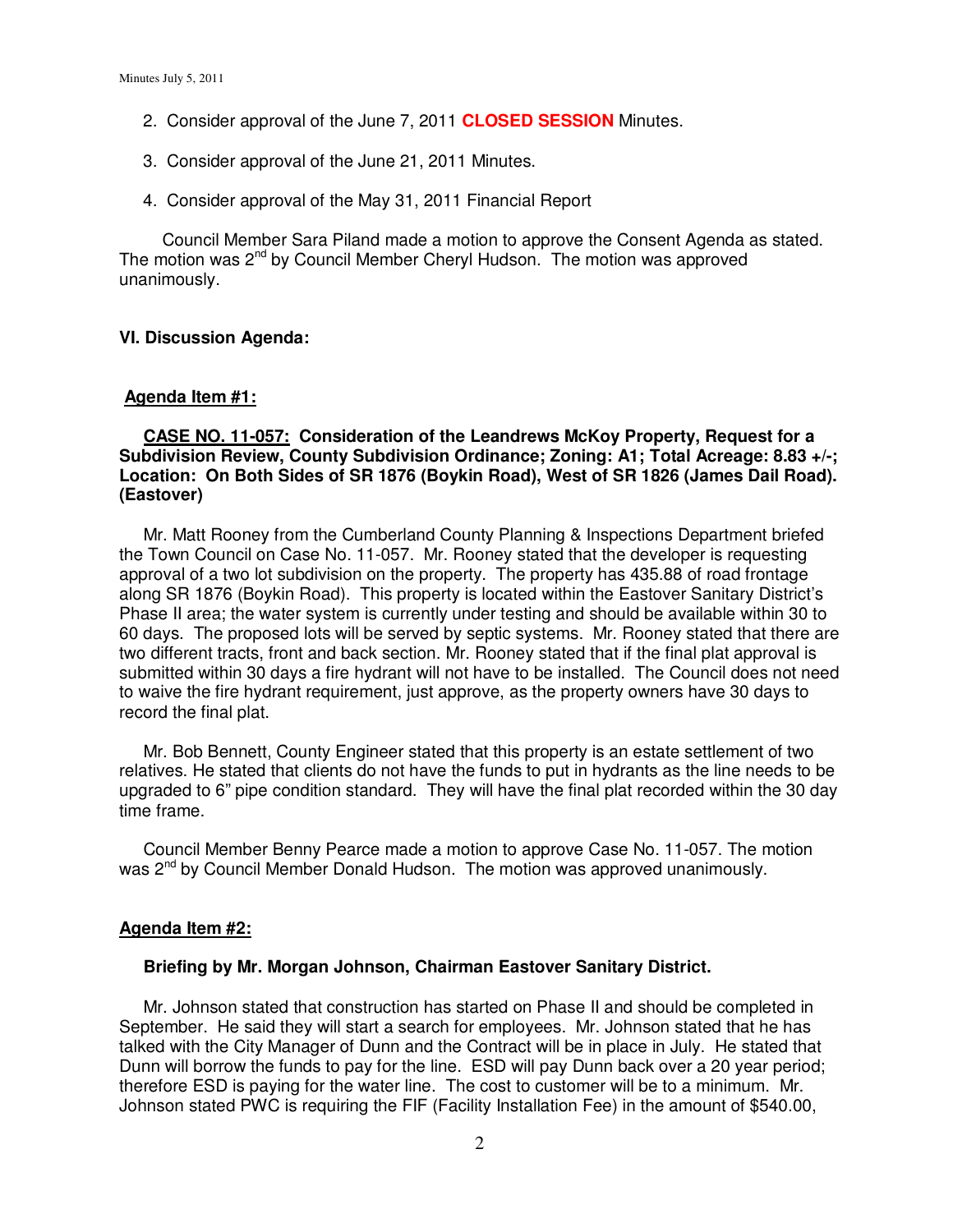and customers must be connected within 6months. After the 6 months period, the fee is an additional \$1,600.00. He stated the \$125.00 was an application fee. PWC has chosen not to waive the FIF fee; however if ESD can get this resolved with PWC, PWC will have to reimburse the customers the FIF (\$540.00). Mr. Johnson stated that a mass mailing will be going out at the end of July notifying customers about the when the water will be turned on and about the additional FIF of \$540.00 required by PWC.

 Mr. Johnson stated that there is a 50 acre tract zoned MP (Manufacturer Production) on Middle Road. He wants the County to follow the Land Use Plan because this will increase heavy trucks (PO-34 & PO-35). He stated that this tract of land is across from Cargill.

 Mr. Johnson stated that the Cumberland County Planning Board Meeting will be held on July 17, 2011.

# **Agenda Item #3:**

## **Discussion of contract for PILANET, LLC for computer/internet support.**

 Council Member Sara Piland requested she be excused from discussion and any decision on Item #3, as this is her son's company. Council Member Cheryl Hudson made a motion to excuse Council Member Piland from Item #3. The motion was  $2^{nd}$  by Council Member Benny Pearce. The motion was approved unanimously.

 Mr. Nazarchyk briefed the Council concerning the computer/internet support contract. He stated that he had checked around and PILANET, LLC has the best price at \$60 per hour. He stated that other companies range from \$85 to \$125 per hour. He stated PILANET is easily accessible and is good. Mr. Nazarchyk stated that he recommends the Council approve the new contract with PILANET, LLC.

 Council Member Donald Hudson made a motion to approve the contract with PILANET, LLC. The motion was  $2^{nd}$  by Council Member Cheryl Hudson. The motion was approved unanimously.

#### **Agenda Item #4:**

#### **Discuss and approve Flooring Contract for the Eastover Community Center.**

 Mr. Nazarchyk briefed the Council concerning the flooring contract for the Community Center. He stated that we had previously used Fairfax Cleaning Service and have had some problems. He stated that he had talked with Mr. Nail and they agree that Mr. Bryan Sampson would be a good contractor for the job. Mr. Sampson does the Hospital and Tire Service. Mr. Nazarchyk stated that the price is the same as with Fairfax Cleaning Service, and Mr. Sampson will put three coats of wax and one sealer on the floors. He stated that he recommends the Council approve the contract with Mr. Bryan Sampson.

 Council Member Cheryl Hudson made a motion to approve the contract with Mr. Bryan Sampson for the flooring contract for the Community Center. The motion was  $2^{nd}$  by Council Member Sara Piland. The motion was approved unanimously.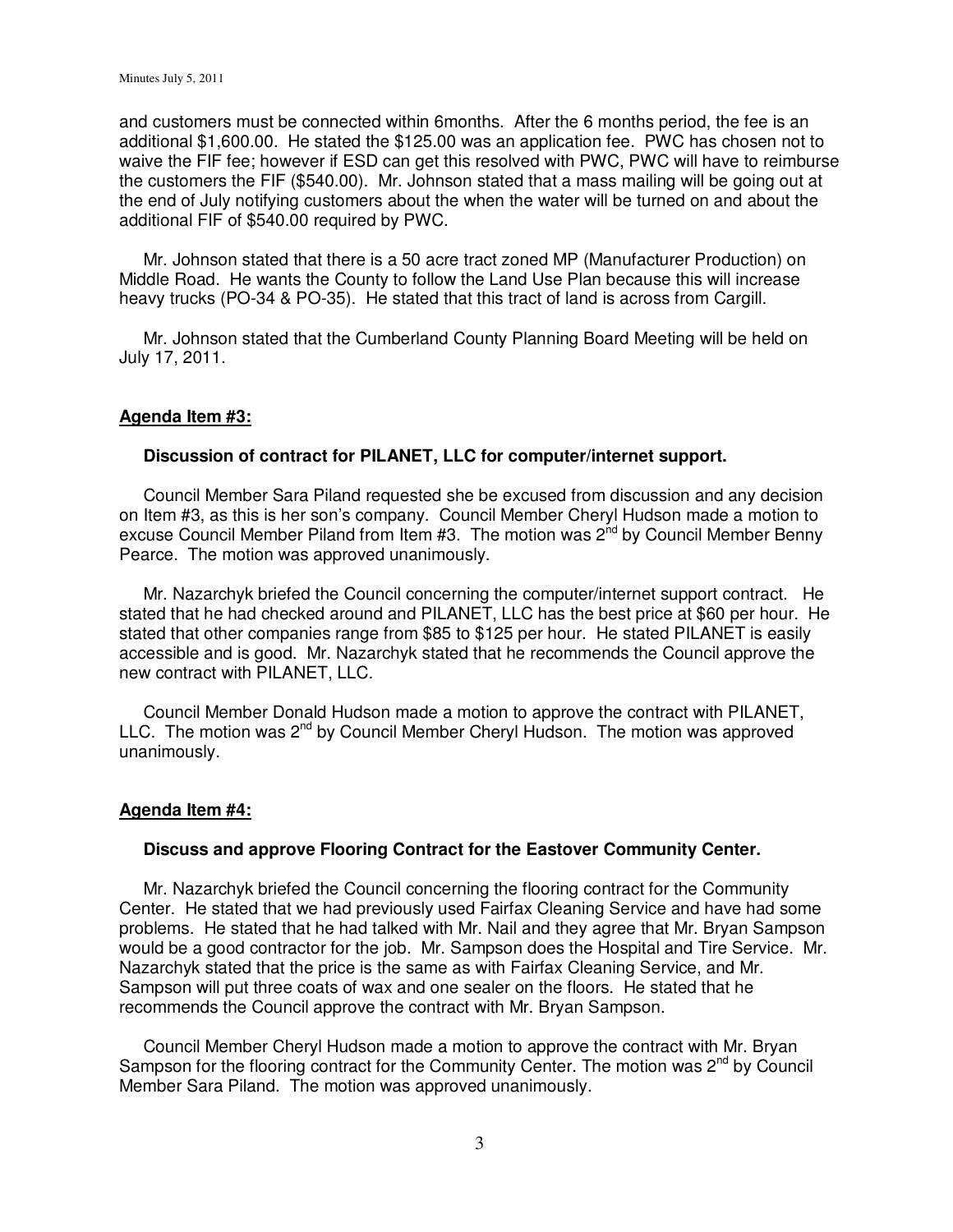## **Agenda Item #5:**

#### **Discuss grant to the Eastover Ball Park Association.**

 Mayor McLaurin recommended to the Council that the Town grant \$25,000 to the Eastover Ball Park Association to help them install lights for ball field, new scoreboards and paving. He stated that the Ball Park needs \$37,000 to complete this project. He stated that the Eastover Ball Park serves over 600 children now, and that does not count soccer. Council Member Sara Piland recommended that we grant them the funds to be used in a two year timeframe.

 Council Member Sara Piland made a motion that the Town grants the Eastover Ball Park Association \$25,000, with the condition that they provide supporting documentation for what the funds are used in accordance with the law, to the Town. The motion was  $2^{nd}$  by Council Member Benny Pearce. The motion was approved unanimously.

#### **Agenda Item #6:**

## **Consider contract to remove a pine tree in Talley Woodland Park.**

 Mr. Nazarchyk stated that he had solicited three companies, and only received two bids. The Low bid of \$875.00 was from Faircloth Tree Service; and the other bid was from Carolina Tree and Limb Co. at \$1,200 to remove the pine tree in Talley Woodland Park. He stated that he recommends Faircloth Tree Service to remove the tree.

 Council Member Benny Pearce made a motion to go with the low bidder- Faircloth Tree Service to remove the tree at Talley Woodland Park. Council Member Sara Piland  $2<sup>nd</sup>$  the motion. The motion was approved unanimously.

## **VII. Receive Mayors Update**:

 Mayor McLaurin stated that the American Flags hanging from the street lights look good. Council Member Sara Piland stated that the flags should stay up through the month of July.

 Mayor McLaurin stated that there had been a lot of break-ins in the Town. He stated that 2 commercial air conditioning units have been stolen, vandalism at his house, and numerous other break-in in the community. He stated that now is the time to talk about having a second Deputy, especially at night. He stated that we have already budgeted for additional Deputy support in FY12. He stated that lots of the break-ins are happening in the daytime. Mayor McLaurin said that Mr. Mike Mason Chairman of the Community Watch does a good job. The Council authorized the Town Manager to proceed with getting a  $2<sup>nd</sup>$  Deputy for the Town.

 Mayor McLaurin stated that several names had been submitted for the new street owned by the Town. He said that Bus Street was the name most wanted. Mr. Nazarchyk informed the Council that the name submitted must clear the Department of Transportation (DOT) and Postal Service Data Base to determine if there is another name similar to this, prior to approval.

 Council Member Benny Pearce made a motion to name the street Bus Street. The motion was 2<sup>nd</sup> by Council Member Cheryl Hudson. The motion was approved unanimously.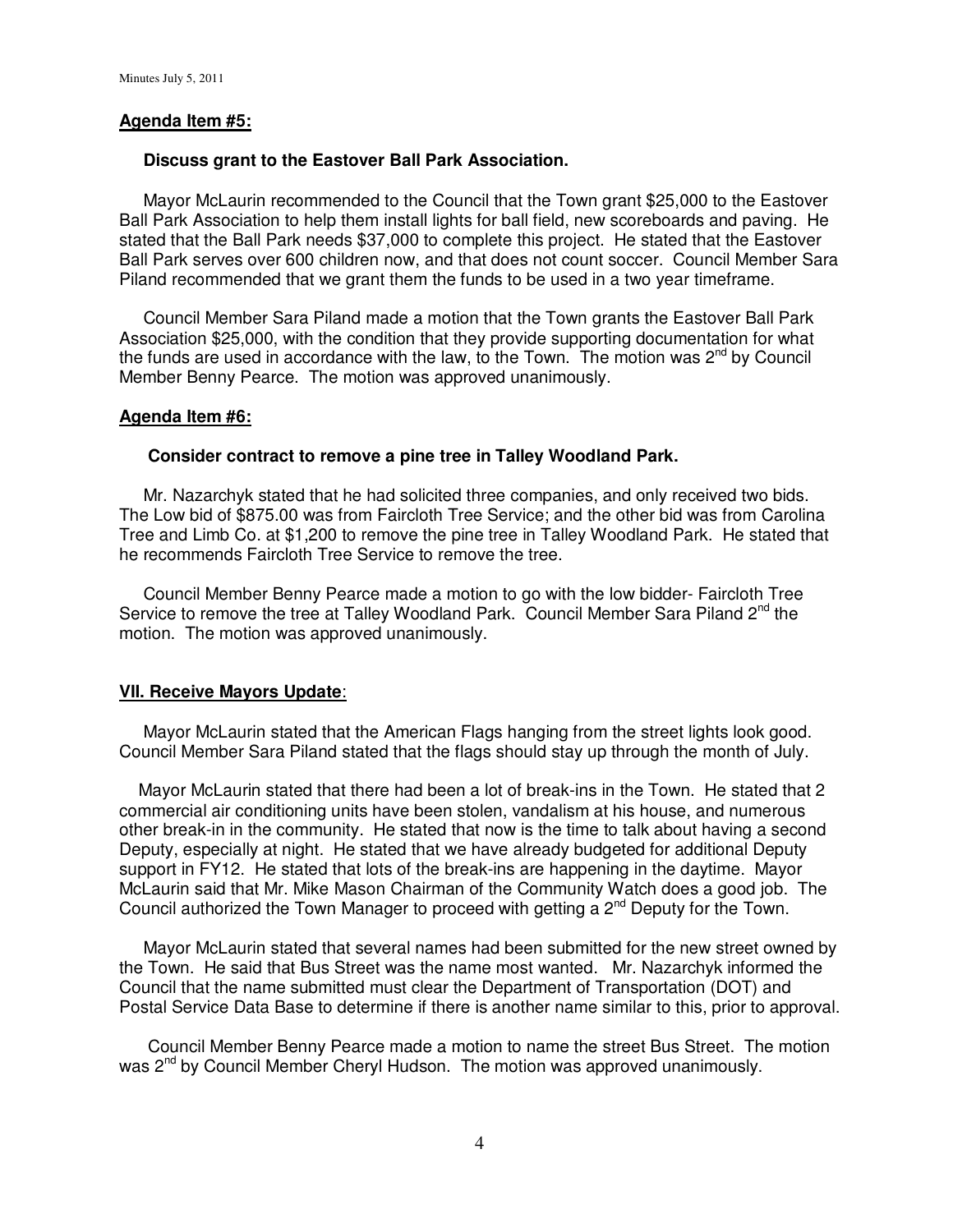#### **VIII. Receive Council Members Updates:**

 Council Member Sara Piland stated that she would like to see "Welcome Signs" at major entrances to the Town of Eastover. She stated that we must do whatever the DOT will allow. Mr. Morgan Johnson stated that DOT will allow signs on their right of way, as they have approved it for the location of the ESD Office. He stated their engineers can do this for us.

# **IX. ReceiveTown Managers Update:**

 Mr. Nazarchyk stated that movie night would be on Friday July 22, 2011 and Saturday July 23, 2011 at 8:30 p.m., on the Eastover Community Center grounds. The movie will be "Night at the Museum", starring Ben Stiller and Dick Van Dyke. Anyone interested should bring their lawn chairs and blankets. Mr. Britton will provide the screen and projector. Mr. Nazarchyk stated that clearance must be obtained to show the movie. Mr. Nazarchyk stated that a copy of "License of Copyright" should be given to the Town prior to the Movie Night. He stated that Attorney Chuck Britton is working on getting this license.

 Mr. Nazarchyk stated that the flags look good and wants to thank the Fire Department for installing the flags for the Town. He stated that the flags would be taken down on Thursday. Council Member Sara Piland stated that she would like to see the flags stay up through the month of July.

Mr. Nazarchyk stated that he had discussed keeping up with his work hours with Mr. Nail.

 Mr. Nazarchyk stated that he had talked with Mr. West and informed him that he would be getting bids on keeping up the Community Center grounds and the Talley Woodland Park. He informed him that he could also submit a bid for the job. Mr. Nazarchyk stated that he will approve hourly work at the Talley Woodland Park for Mr. West.

 Mr. Nazarchyk stated that he had submitted five names for the new street beside the Community Center. The names are in priority order; Bus Street, Mt. Zion Lane, Civic Center Lane, and Only Street.

 Mr. Nazarchyk stated that the Powell Bill packet with map is on tract. It must be submitted by 21 July, 2011.

 Mr. Nazarchyk stated that the Community Emergency Response Team (CERT) Training is scheduled on July 30, 2011 and August 20, 2011 at the Eastover Community Center. He stated that 16 or 17 people have signed up to take the training as of this date.

 Mr. Nazarchyk stated that installing flag poles at the Community Center Building is still on his to do list.

## **X. Consider a Motion to Adjourn.**